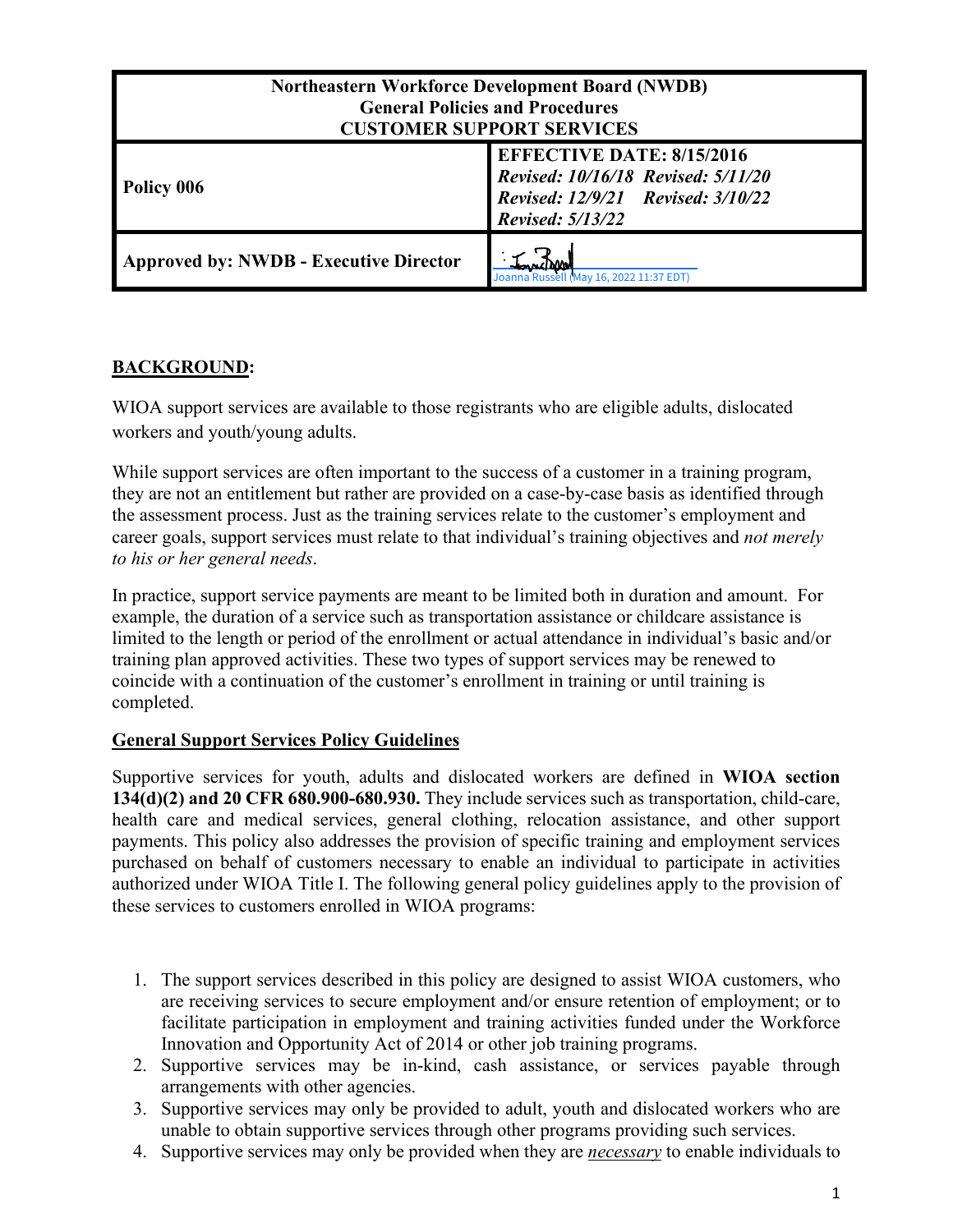#### **Support Service Assessment and Planning Process**

Assessment of a customer's need for support services begins with the Intake process where a customer's eligibility for WIOA services is determined. Following the Intake process an individual interview conducted with the customer will serve to further document the customer's need for WIOA services and assistance, including supportive services. The application interview includes a more in-depth exploration of the customer's education, work experience/history, vocational interests and preferences, hobbies, special talents, transportation availability, financial subsistence/concerns, employment goals-type of work, hours per week and wage requirements, medical concerns-issues, other training-military, family support system, relocation preferences and personal issues. Through an ongoing assessment process, the WIOA Staff works with each customer to find the most efficient mix of self-help, mutual aid and professional assistance both within the program and in the local community.

Based upon the results of the assessment process, the WIOA Staff will develop an estimate of costs of the customer's support service needs. The assessment must take into account the duration and frequency of supports during the enrollment period and the customer's family and personal support system. Documentation of these resources as well as efforts to coordinate services with all other applicable resources and services within the local area must be documented in the WIOA program participant's basic and/or training plan. The participant's basic and/or training plan must be signed by the WIOA staff member and the individual to be considered a valid plan.

#### **Support Services Cost Estimating**

To estimate the costs of individual customer support service needs, WIOA Staff must first assess the duration and frequency of supports during the current individual's basic and/or training plan and secondly the customer family and personal support system. WIOA Staff must include the customer's internal and external support systems and resources before calculating NWDB'S Service Provider(s)'s financial support contributions. The intent of relying in part on the customer to make ends meet without undue financial hardship is to foster and promote continued independence rather than a dependence on a system that may not exist once employed.

A financial plan is an integral part of the individual's basic and/or training plan and the subsequent success of the customer. The financial resources of the customer (specifically their financial subsistence capability) to participate in an individual's basic and/or training plan must also be integrated with actual costs or expenditures to provide services and purchase training over a known time frame. This allows the customer and WIOA Staff to manage the individual's basic and/or training plan funding as costs are dedicated and allocated to services. Planned amounts from the service needs analysis are automatically subtracted from the balance for each activity, giving the customer and WIOA Staff an accounting of available resources throughout the duration of the individual's basic and/or training plan.

## **Funding Limitations - Support Services**

Because many customers' need for common support services like travel or childcare reimbursement could easily exceed the programs' financial ability this Policy limits the **total** financial value (**excluding emergency services)** of all support services including Transportation, Child Care, Health Care and Medical Services, General Clothing, and Relocation Assistance or Other Support provided up to a **maximum of \$4,000 over the entire period** of a customer's enrollment. Funding availability and limitations will preclude providing every customer with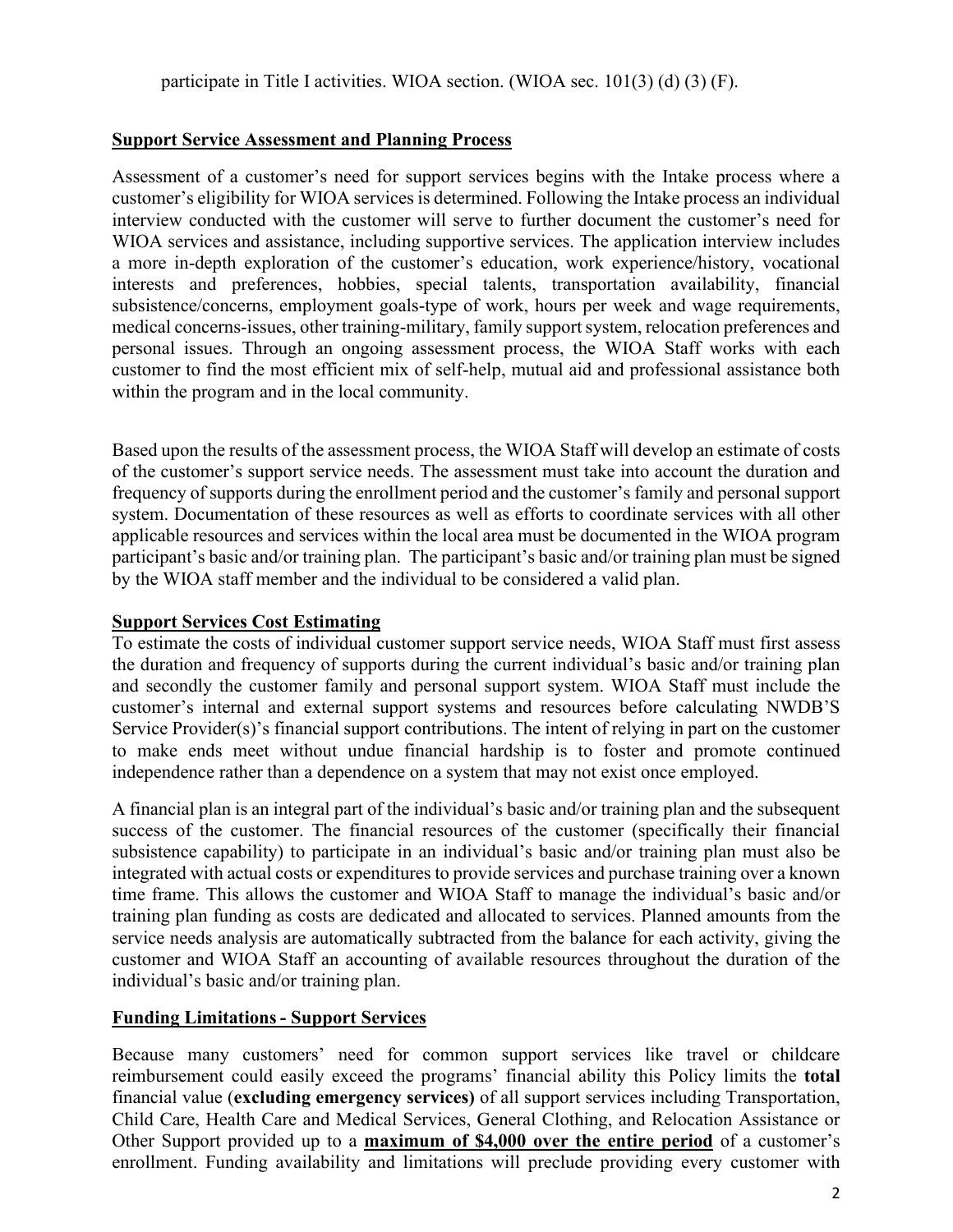maximum services. It is the role and responsibility of the NWDB's Service Provider(s) WIOA Staff to assist customers in identifying all other sources of support assistance, in addition to this limited funding, to meet basic support needs for the duration of their participation.

## **General Support Service Guidelines**

The following general guidelines apply to all supportive service obligations:

- 1. **Assessment of Need:** All support service needs and anticipated expenses must be included in the individual's basic and/or training plan. Need must be documented in the individual's basic and/or training plan. Support Services are not an entitlement; they must be supported by need. Need is defined as: "without assistance the customer would not be able to attend individual's basic and/or training plan activities or would create an undue financial hardship during the enrollment period". Unexpected support service expenses after the initial individual's basic and/or training plan has been signed must be included in a modification-revision to the WIOA program participant's basic and/or training plan, to be signed by the WIOA staff member and the participant, and the additional expense must be approved and added to the original support service obligation. Unexpected support service costs must remain within the maximum allocation per participant. The support service plan, (start and end dates), must coincide with start and end activity dates.
- 2. **Authorization:** Completion of the AJLA Support Service Requisition Form, and where necessary, associated supporting documents by the WIOA Staff, constitutes the authorization process. All Support Service Requisitions must be forwarded to the Finance Department immediately in order to expedite reimbursement to the customer or to process authorizations for purchase on the customer's behalf. An authorization must be generated in advance of the expenditure of funds for the service. Costs incurred by a customer before the authorization of the service will not be reimbursed by Finance. It is the responsibility of the WIOA Staff to clearly communicate this restriction to customers.
- 3. **Requisition Process and Documentation:** All requisitions must include clear instructions regarding the time period of the service; the weekly rates, amounts, and total costs for the service; reimbursement procedures including name and address of vendors or providers of the service; and other required information that is needed to properly process the request. All requests must also include a brief explanation of the basis for the service as it relates to the customer's circumstances. For example: Support services, such as childcare should reference: the number of children being provided for; the number of hours per week per child; the activity the service is being requested for; and any specific information that relates to the service. In instances where NWDB's Service Provider(s) are providing an ongoing service such as transportation or childcare, the customer is required to obtain the signature of an authorized official from the school or training institution on the voucher to verify attendance for those days for which payment is being requested. These requisitions will be further reviewed by NWDB's Service Provider(s)'s Finance Department to ensure compliance with the Support Services Policy. Unclear or incomplete requisitions will be returned by the Finance Department to the WIOA Staff thus possibly delaying the customer's receipt of payments.
- 4. **Payments:** Payments to customers or vendors will be made by the Finance Department upon receiving a properly completed voucher from the customer and, if required, supporting receipts or invoices from the NWDB's Service Provider(s) or vendor. Vouchers received by the Finance Department that are missing required signatures will not be reimbursed and will be returned to the WIOA Staff. The WIOA Staff will be responsible for contacting the customer, correcting the voucher and re-submitting for payment.
- 5. **Waivers:** Limits specified in the policy with respect to dollar amounts or durations and the types of services allowable are to be used by WIOA Staff in determining a support service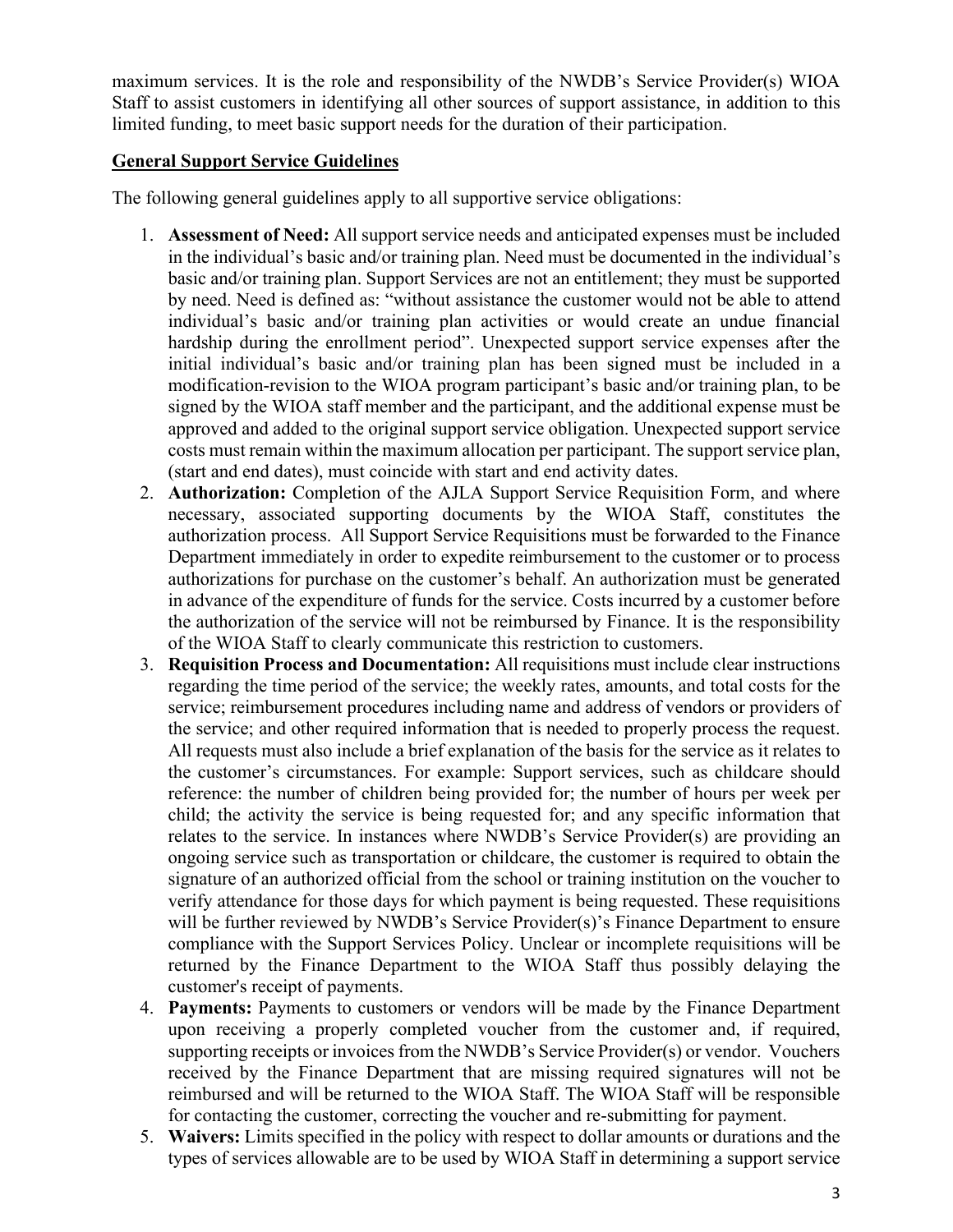request. Waivers or exceptions to these may be requested to accommodate extraordinary circumstances. Requests for policy waivers must be in writing or presented to the WIOA Title 1 Director/Manager of Workforce Development for approval. To help streamline and avoid delays in processing, authorizations that exceed policy guidelines submitted to Finance must have the Director/Manager of Workforce Development's signature and date of approval.

#### **Specific Support Service Guidelines**

The following types of assistance may be provided to a customer attending approved or agreed upon activities listed in the individual's basic and/or training plan.

#### **A. Transportation Assistance**

- 1. Payment for transportation by private vehicle will be based on the current U.S. General Services Administration Privately Owned Vehicle rate, reimbursed up to a maximum of **\$200.00 per week**. The participant must travel a minimum of 10 miles one way. The number of miles per day authorized for reimbursement must be clearly specified in the Support Services Plan.
- 2. Whenever practical, car-pooling among customers is to be encouraged. A carpool driver who is a customer attending an activity in the same location will be reimbursed **\$6.00 (was \$3.00)** per day for each additional customer transported in addition to the per mile rate. Provisions for payment of car-pooling should be clearly stipulated on the Support Services Plan.
- 3. Alternate means of transportation will be covered for the actual costs of such transportation up to \$200.00 per week.
- 4. Payment of no more than \$400.00 for a bicycle is allowable with verification from mapquest confirming the actual distance required for travel and when the training or valid employment duration is seasonally appropriate. To purchase a bicycle the distance must be at least two miles and no more than 15 miles one way if physical health allows. The cost includes safety items including a reflective light or vest, a lock, and helmet. The individual service strategy (ISS) plan must include a goal to pay for transportation during the winter months. If the participant finds that this mode of transportation is not working for health or other reasons the participant must return the bicycle and all safety equipment to the service provider. *See Appendix 1 for the Maine Bicycle Laws.*

#### **B. Child Care Assistance**

Payments may be issued to appropriate vendor to help cover the expense of childcare as specified in the individual's basic and/or training plan.

It is the customer's responsibility to seek, choose and maintain adequate childcare services that will enable him or her to undertake training or employment activities. The responsibility of the NWDB's Service Provider(s) WIOA Staff includes providing referrals in regard to childcare; ensuring that the customer has an adequate childcare plan including back up arrangements.

Payments for childcare will be made on the following criteria:

1. Payments may be issued only for those hours a customer is in training or working (employment transition service) plus reasonable travel time to and from the childcare provider's location. In cases where childcare services are provided by a facility that requires payment even for days the children do not attend, the support service can be written to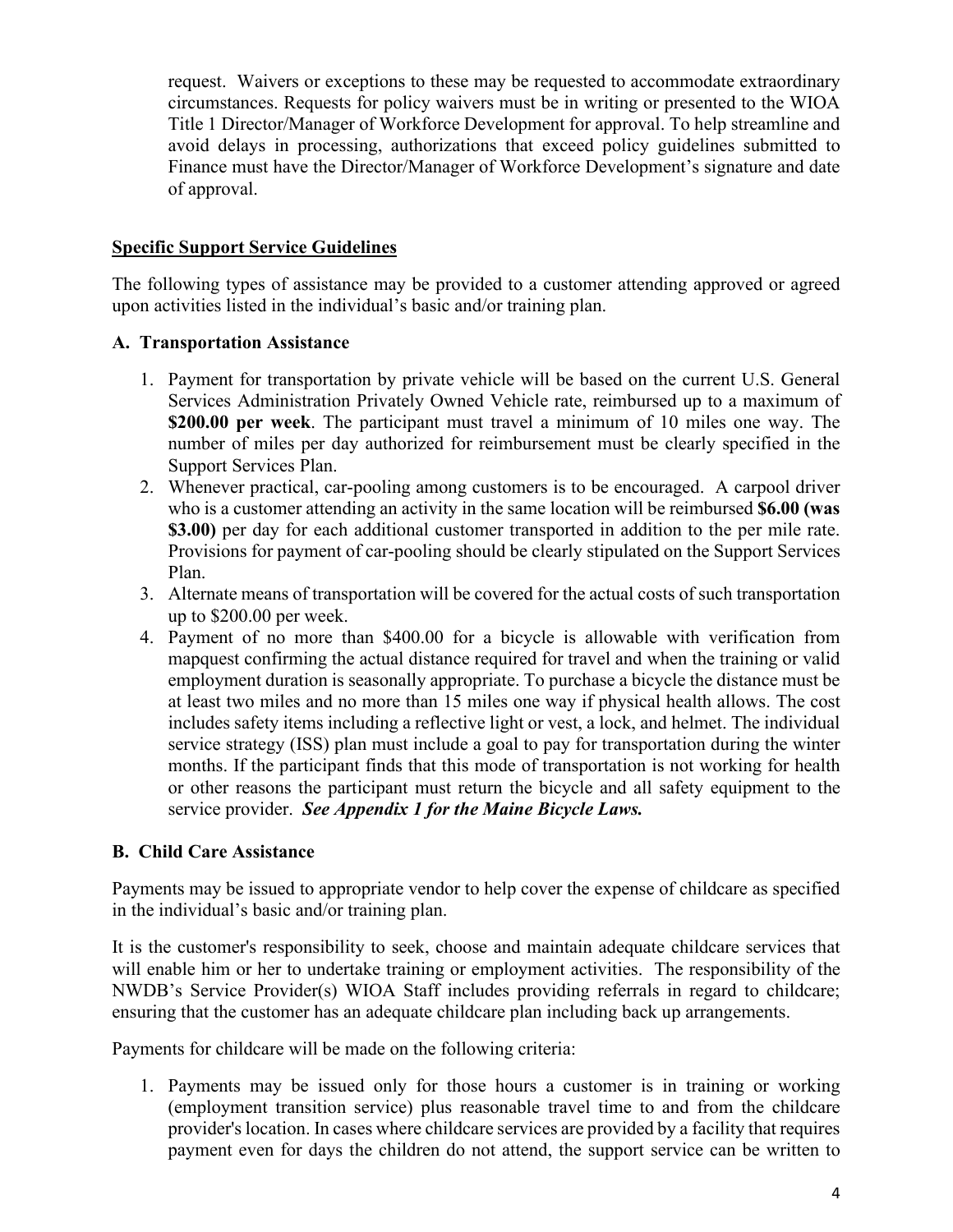cover those days. This may occur in instances of school vacations or holidays. The support service authorization should clearly state when this is the case.

- 2. Generally childcare payments will not be made where a member of the customer's household is available to provide the childcare during the hours the customer is engaged in training. Special circumstances need the approval of the Director/Manager of Workforce Development before payment to a family member residing in the customer's household will be made.
- 3. Childcare rates will be based on the current DHHS policy tables.
- 4. Payment for childcare may be made through reimbursement to the customer or directly to the provider as specified in the Support Services Plan. In either case the payment will be made by the Finance Department upon receiving a properly completed Child Care Form including the signatures of the childcare provider and customer. The Service Provider is responsible for documenting participation in training (i.e.: grades or attendance logs).
- 5. Childcare costs that exceed the maximum participant allocation must be submitted for the review and approval of the Director/Manager of Workforce Development.

# **C. Health Care and Medical Services**

Payments may be issued to cover the costs of health care services or specific medical services that are necessary to enable the customer to enter or continue in work or training activities or to obtain unsubsidized employment. Payments for this service are to be made on the following basis.

- 1. WIOA Staff must first refer customers to low or no-cost medical/dental services as well as collaborating with Core Partners and other community agencies.
- 2. Health care and medical services may include physical exams, dental work, eye exams and glasses, hearing exams and hearing aids and orthopedic shoes.
- 3. Where possible requisition for exams (for instance, eye exams) and follow-up services (for instance, glasses) should be submitted separately to make sure that the services are necessary.

# **D. General Clothing**

When a customer enrolled in training demonstrates a need for articles of clothing or other services that are necessary to meet a basic level of appearance or are necessary to ensure proper protection from the elements, such clothing may be purchased on behalf of the customer from support service funds. Clothing may be purchased as follows:

- 1. Payment for articles of general clothing is limited to \$350 during the customer's enrollment period.
- 2. The customer must demonstrate a serious need for clothing based on requirements or general expectations of the training program or based on clearly observable appearance deficits related to clothing resources. Clothing purchases made for the purposes of appearance (as opposed to purchases of clothing to protect the customer from the elements) should be limited to those customers who are in an active job search.
- 3. The least expensive source of appropriate clothing must be used when authorizing a payment for general clothing needs.
- 4. The Plan must identify clothing to be purchased, what cost will be allowed and from what source. An itemized receipt from the vendor must be received for payment and for the participants file.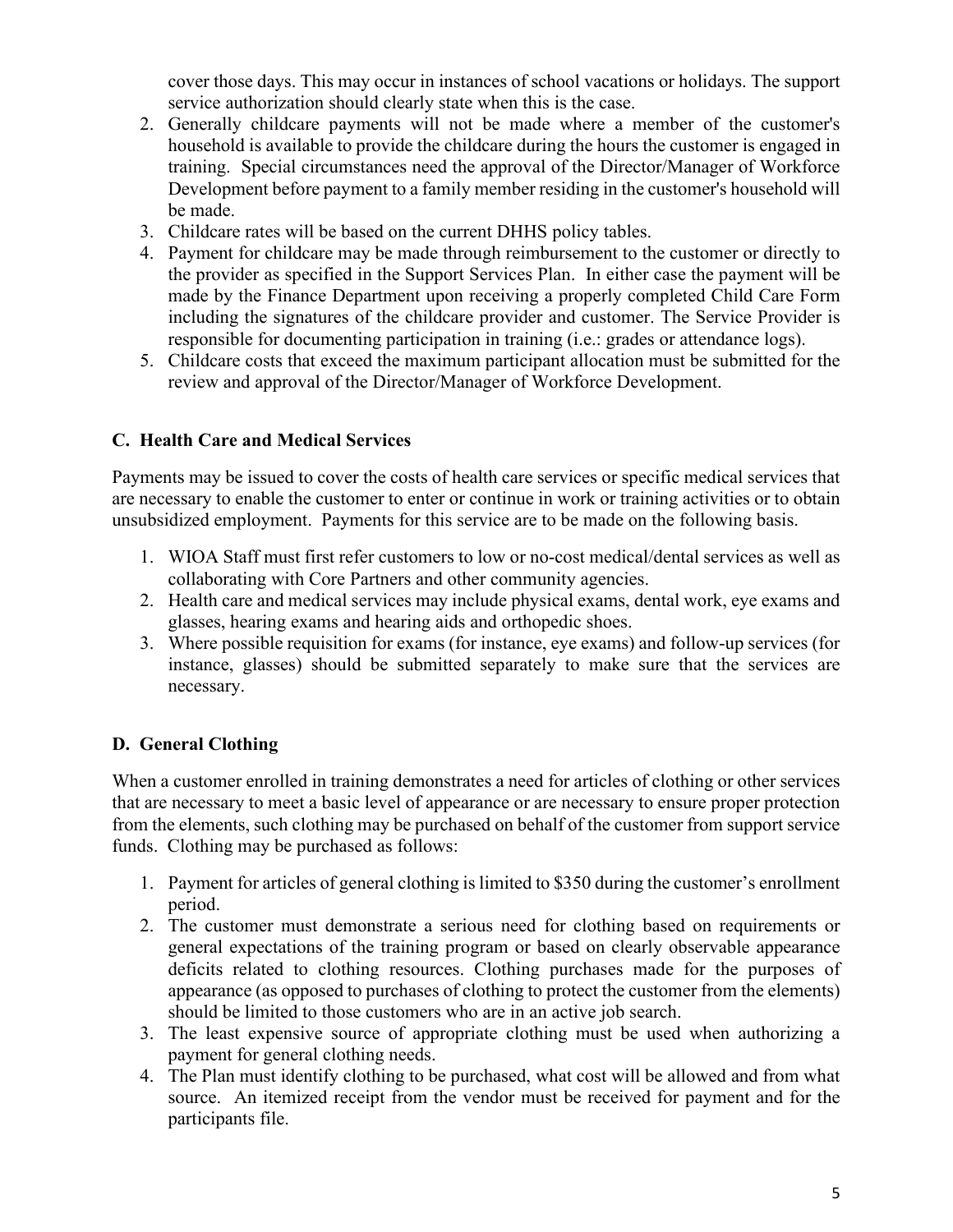# **E. Relocation Assistance**

Payments may be issued to cover the costs for relocation of a customer and dependents to a new residence when relocation is necessary to allow the customer to accept a job offer resulting from his or her participation in training. Payments for relocation may be made on the following basis:

- 1. Payments may be made only where a customer must move more than 50 miles from his or her place of residence and commuting is not feasible.
- *2.* Payments for relocation are limited to a one-time payment of **\$800**.
- 3. *Actual costs of relocations must be documented with receipts for moving; i.e.,* van rental, security deposits, initial rental, utilities, room and board. Payment will be made to the customer upon submission of documentation.

## **F. Bonding Assistance**

Bonding assistance is provided through the Federal Government and the Maine Employment Security Commission.

# **G. Emergency or Other Support Services**

Payments for service needs that arise out of an emergency situation or that otherwise represent a financial hardship for these costs is limited to \$1500 during the period of the customer's enrollment. These or Other (i.e., Follow up services) Support Services not referenced in this policy need prior approval by the Director/Manager of Workforce Development.

In cases of emergency situations, the WIOA Staff must document the nature of the emergency.

In the case of a statewide emergency declared by the Governor of Maine, the limited amount of emergency funding will be increased to \$2500.00 until the crisis ends.

## **H. Training and Employment Related Supplies**

NWDB's Service Provider(s) may pay for supplies that are *required* by the training program or an employer. The following standards apply to the purchase of training supplies:

- 1. Training or employer specific supplies may include, but are not limited to, tools and equipment, books and supplies, training or occupational clothing and uniforms, safety materials and other related training supplies. The WIOA Staff is responsible for obtaining an exact itemized list of training supply needs *from* the training institution or employer (OJT).
- 2. Training supplies will not be purchased for a customer who already has the same or equivalent supplies or equipment.

Click on the following link to access the DHHS Childcare allowable rates:

[https://www.maine.gov/dhhs/ocfs/ec/occhs/child\\_care/2018%20Market%20Rate.xls](https://www.maine.gov/dhhs/ocfs/ec/occhs/child_care/2018%20Market%20Rate.xls)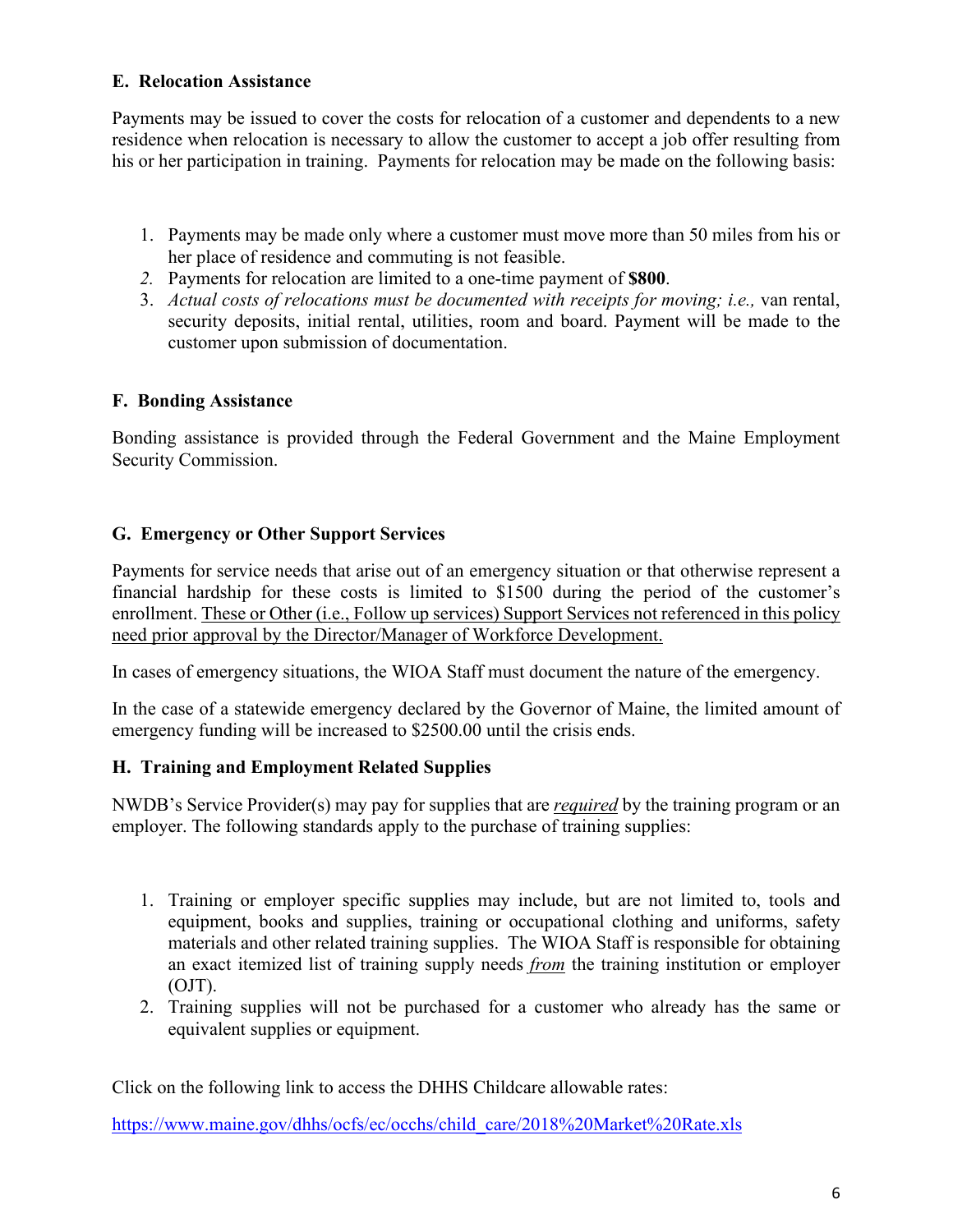# **Appendix 1: Maine Bicycle Laws**

- Maine bicycling laws generally give bicyclists the same rights and responsibilities as motor vehicle operators. Bicyclists may use public roads, and they must obey traffic laws such as stopping at red lights and stop signs, yielding to pedestrians at crosswalks and yielding to traffic when entering a road from a driveway.
- Bicyclists must ride with traffic, not against it.
- Bicycle are expected to ride on the right as far as is "practicable," but there is a variety of situations in which a rider may legally take a larger share of the travel lane, including: setting up for a left turn, proceeding straight where a right turn is also permitted, passing other vehicles, and to avoid obstacles or other unsafe situations.
- Bicyclists MAY ride on designated bike paths and in bike lanes, but they are NOT required to do so, even when such paths or lanes parallel a road. Bicycles have a right to be on most roads in Maine but may be prohibited from riding on divided highways and other roads as per local and state ordinances and rules. Bicycles are not required to ride in shoulders or bike lanes in Maine.
- Bicyclists must have and use headlights at night, as well as rear reflectors and foot/ankle/pedal reflectors. They also must have functional brakes on their bikes.
- Cyclists under 16 must wear bike helmets.
- In most cases, sidewalk riding is allowed and legal unless specifically prohibited by a
- municipality/local ordinance. Please check with your local municipalities.
- Maine Motor Vehicle Laws Related to Biking:
- Motorists must give at least three feet of clearance when passing bicyclists.
- Motorists who are passing bicyclists proceeding in the same direction may not make a right turn unless they can do so with reasonable safety.
- Motorists may cross the centerline in a no-passing zone in order to pass a bicyclist if it is safe to do so.
- Motorists should not unnecessarily sound a horn. Honking your horn when approaching a bicyclist could startle them and cause a crash. Maine law states "a person may not unnecessarily sound a signaling device or horn". (Title 29A, Chapter 17, Section 1903)
- Motorists may open car doors only after checking to see that it can be done safely, without interfering with traffic.